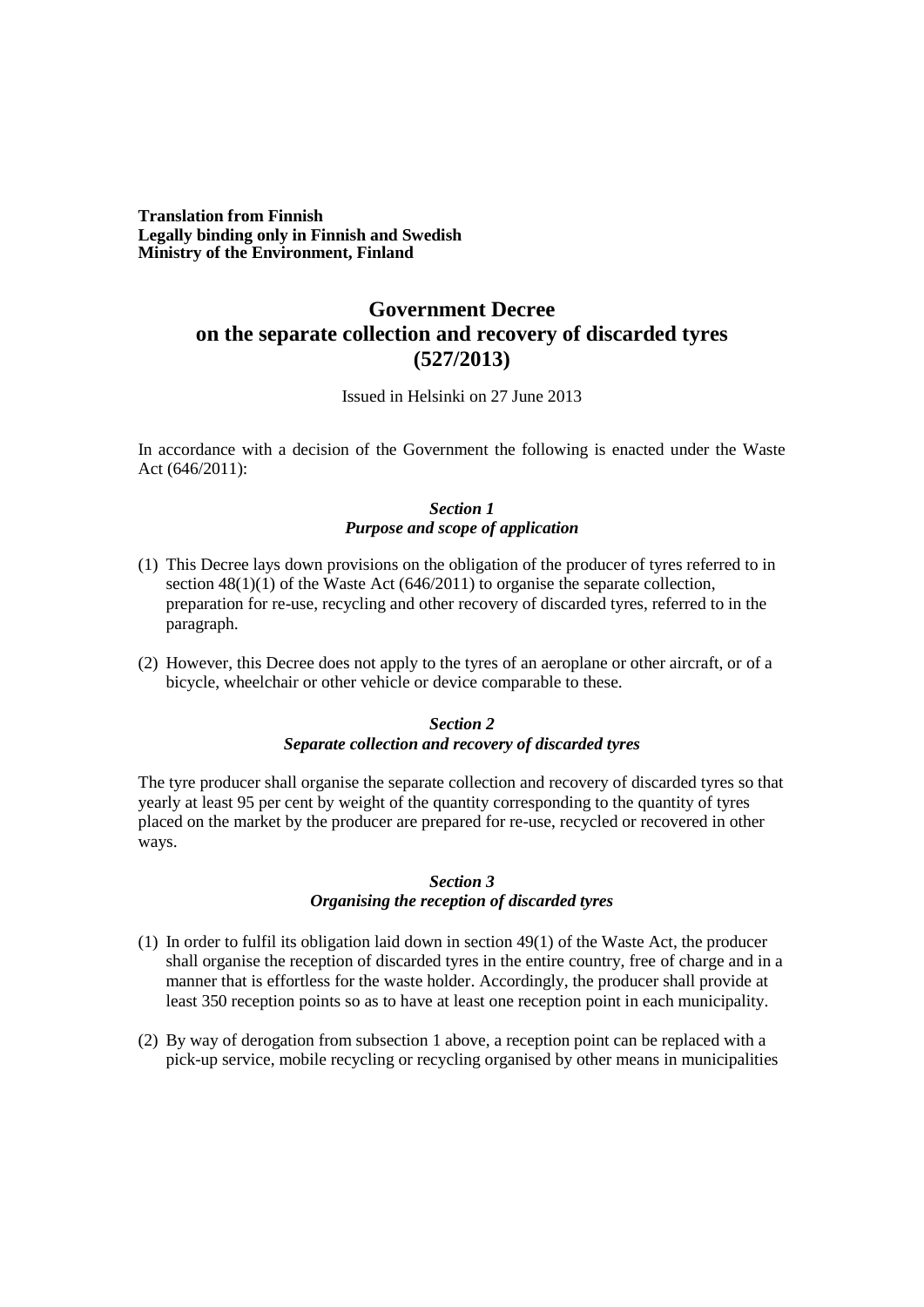where the tyre distributor has no sales point, provided that the waste holder can easily achieve recycling.

- (3) General requirements concerning the establishment, maintenance and management of waste reception points are laid down in section 10 of the Government Decree on Waste (179/2012).
- (4) Provisions on the tyre distributor's obligation to accept products are laid down in section 56 of the Waste Act.

### *Section 4 Provision of information on the reception of discarded tyres*

- (1) The producer shall, as part of the provision of information referred to in section 51(1) of the Waste Act, by public campaigns and other means, ensure that the holders of tyres and discarded tyres receive the necessary information on the separate collection obligations and instructions concerning discarded tyres, and on the available separate collection and recovery arrangements.
- (2) Provisions on the tyre distributor's obligation to provide information are laid down in section 57 of the Waste Act.

#### *Section 5*

#### *Report on solvency and an action plan on organising re-use and waste management*

- (1) The producer corporation shall submit a report on its solvency and an action plan on organising re-use and waste management referred to in section 64(1) of the Waste Act to the Centre for Economic Development, Transport and the Environment for Pirkanmaa by the end of April of each year.
- (2) The report on solvency shall include the confirmed financial statements of the latest financial period, the budget for the new financial period and, where necessary, interim financial statements or a financial statement forecast. If the documents mentioned above cannot be submitted, solvency shall be demonstrated by other means.

#### **Section 6**

#### *Producer's application for approval in the producer register*

The producer's application for approval in the producer register shall contain:

- 1) the producer's name, contact information and business identity code;
- 2) the name and contact information of the contact person;
- 3) a copy of the extract from the Trade Register or Register of Associations;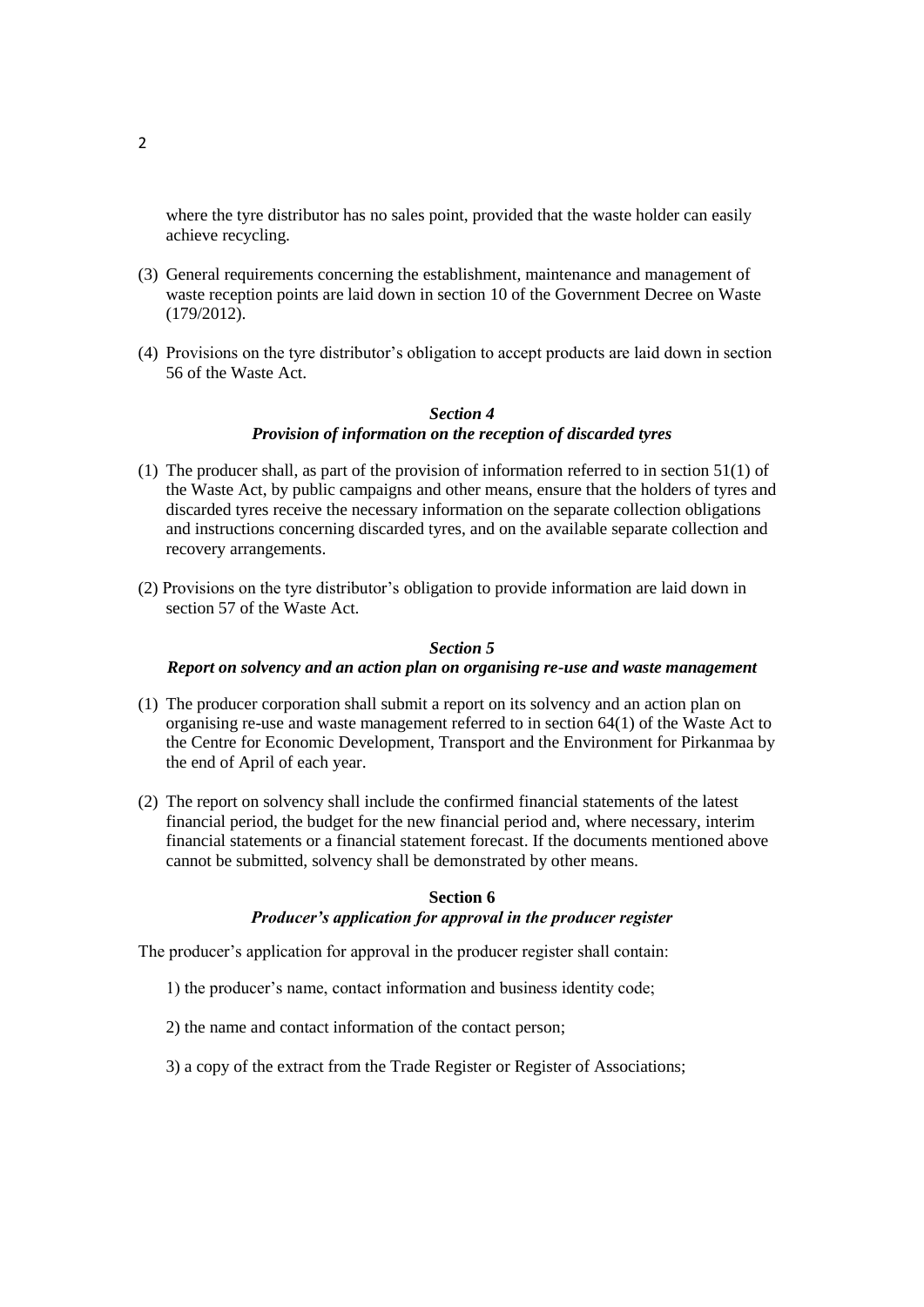- 4) a description of the tyres placed on the market by the producer, and an assessment of their quantity in tonnes per year;
- 5) a description of the separate collection and reception point network, transport, preparation for re-use, recycling, other types of recovery and disposal of discarded tyres organised by the producer;
- 6) an assessment of the annual amount of discarded tyres covered by the waste management organised by the producer in tonnes;
- 7) an account of the provision of information concerning the reception of discarded tyres;
- 8) information on the agreements concerning the preparation for re-use and organisation of waste management and the contractual parties' environmental permits and any environmental management systems.

## *Section 7 The producer corporation's application for approval in the producer register*

The producer corporation's application for approval in the producer register shall contain:

- 1) information on the producer corporation corresponding to the information referred to in section  $6(1-3)(5-8)$ ;
- 2) a description of the tyres placed on the market by the producers within the producer corporation, and an assessment of their quantity in tonnes per year;
- 3) the name, business identity code and branch of industry of each founder in the producer corporation;
- 4) the names and business identity codes of producers within the producer corporation and the dates on which they joined the corporation;
- 5) rules of the producer corporation and, if necessary, a separate description of the division of responsibilities between the producers and of how a new producer can reach agreement with the producer corporation on attending to producer responsibility;
- 6) a report on the producer corporation's solvency, as specified in section 5.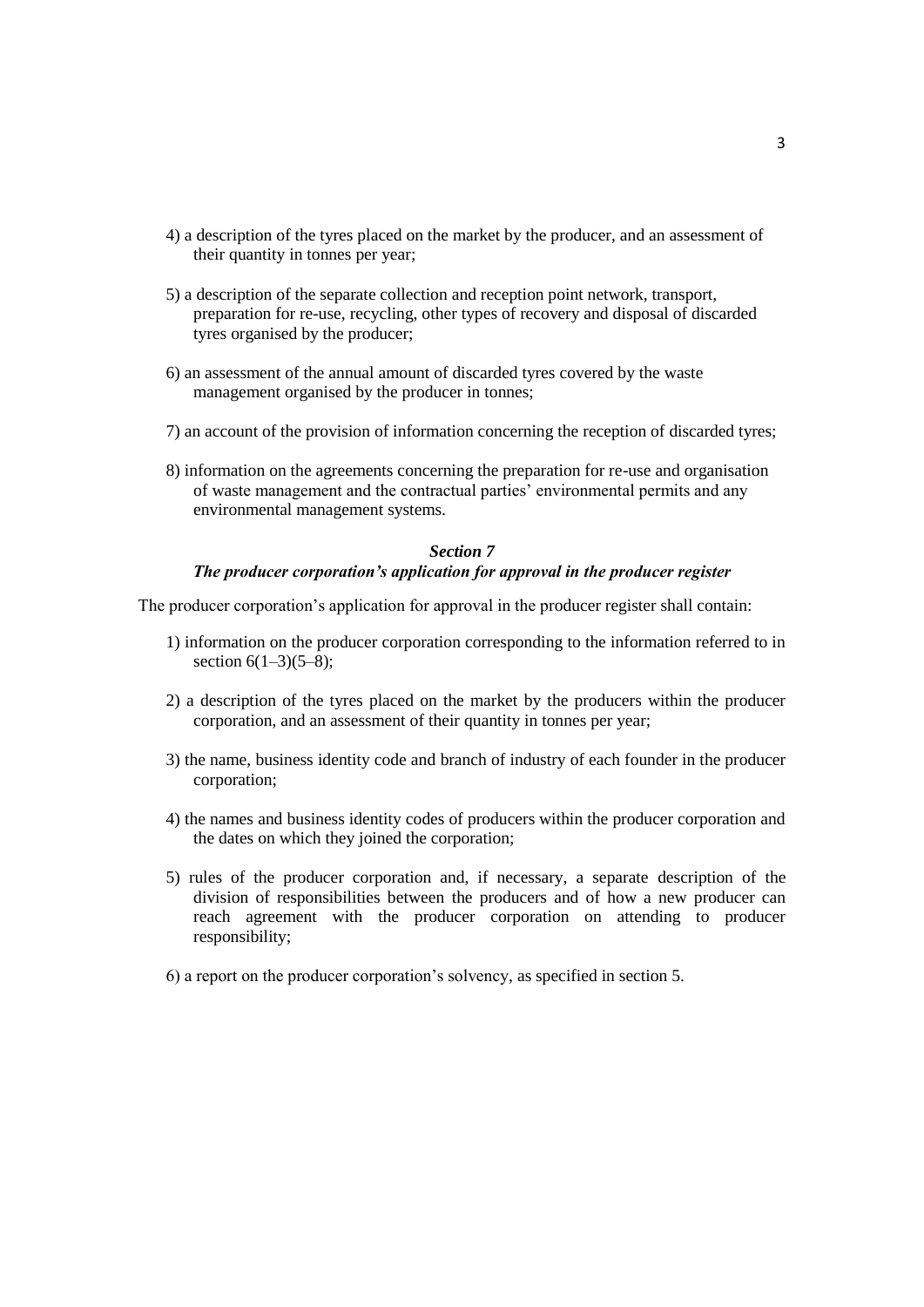## *Section 8 Notification of changes to operations*

- (1) The notification specified in section 106 of the Waste Act concerning substantial changes to operations and new producer corporation members shall be submitted within a month of the change.
- (2) Provisions on when to issue the report on solvency and the action plan on the securing of operations, if there are substantial changes to the operation of the producer corporation, are laid down in section 64 of the Waste Act.

### *Section 9 Notification of monitoring data*

The producer or the producer corporation acting on behalf of its members shall notify the Centre for Economic Development, Transport and the Environment for Pirkanmaa by the end of April of each year of the following information on its operations during the previous year:

- 1) the quantity in tonnes of new and retreaded tyres placed on the Finnish market;
- 2) the quantity in tonnes of discarded tyres that have been submitted for separate collection in Finland;
- 3) the quantity in tonnes of discarded tyres that have been prepared for re-use, recycled or recovered in other ways or disposed of, itemised by treatment facility, together with the name and location of the treatment facility;
- 4) the achieved rate of preparation for re-use, the achieved recycling and other recovery rates, and an account of the basis for the assessment and calculation of the data provided;
- 5) an account of the provision of information concerning the reception of discarded tyres.

#### *Section 10 Entry into force*

- (1) This Decree enters into force on 8 July 2013.
- (2) This Decree repeals the Government Decision on the Recovery and Disposal of Discarded Tyres (1246/1995).
- (3) Section 2 of the Decree applies to the organisation of the separate collection, preparation for re-use and recovery of discarded tyres as of 2015. Until then, section 1 of the Government decision referred to in subsection 2 shall apply.